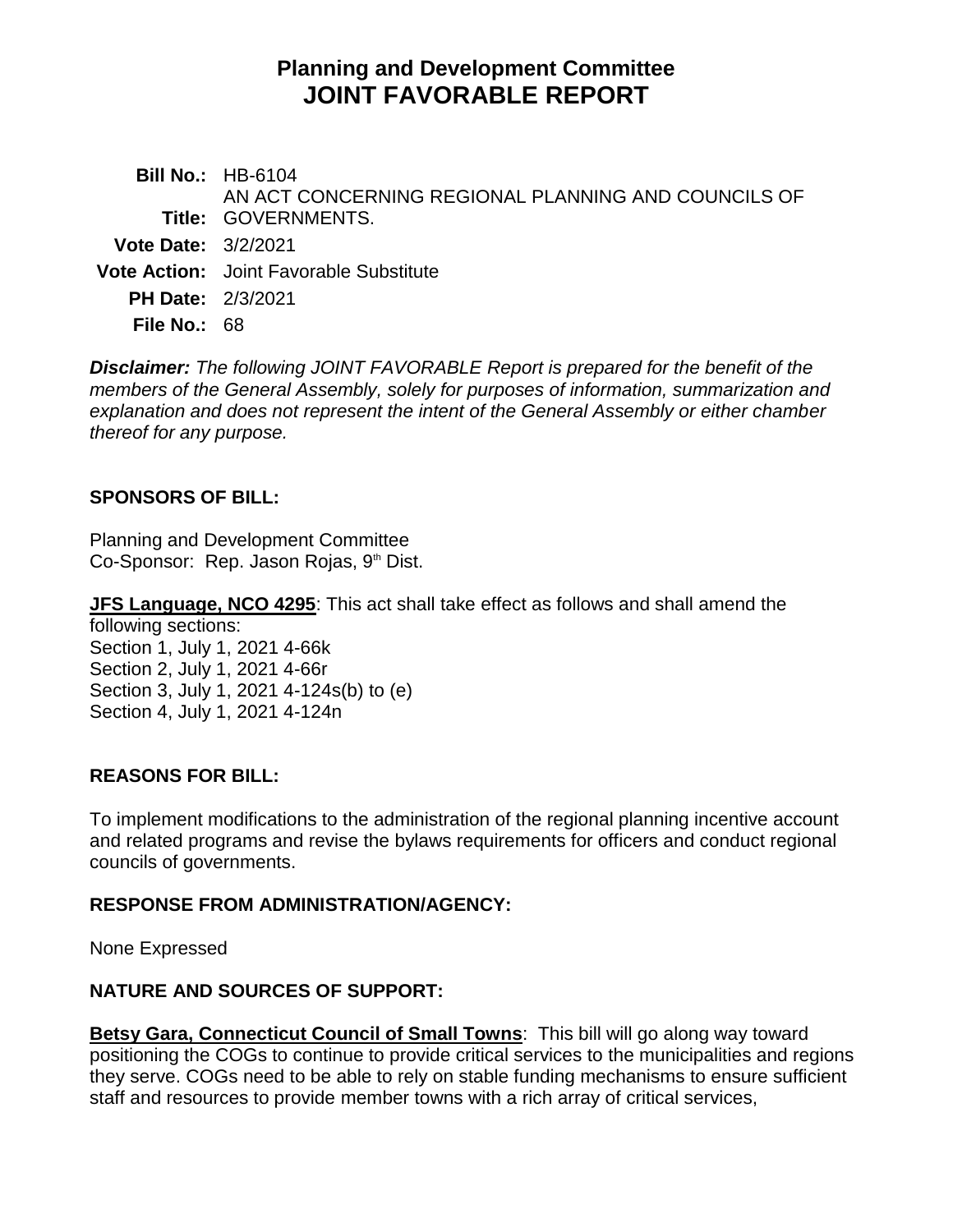ranging from purchasing consortiums, affordable housing planning and assessments, transitoriented development and other economic development strategies, GIS mapping, stormwater management, animal control, regional revaluation, engineering, pandemic response and the list goes on and on.

### **John Filchak, Executive Director, Northeastern Connecticut Council of**

**Governments (NECCOG**): This legislation is important to NECCOG and the other COGs because we need the stability in funding provided originally intended through the Regional Planning Incentive Account (RPIA). The changes put forth in 6104 will, we believe, stabilize funding for COGs allowing us a predictable base of funds by which to provide services to our member towns. The legislation would also correct many of the procedural challenges of the Regional Performance Incentive Program (RPIP) (please refer to CT COG's testimony for details) that will better foster new shared and regional innovations to the benefit of our towns and Connecticut.

**David B. Erwin, Coordinator for the RESC Aliance**: The RESCs have been in existence for over 50 years and serve as support tto the local and regional Boards of Education in their various geographic regions. They assist with programming as related to a variety of areas. Several of the RESCs offer specialized programs for students in need of highly specialized services for students with disabilities. RESCs work with early childhood programs and several operate magnet school programs. The RESCs work with the State Department of Special Education to assist in statewide training of the various service providers and have been working closely with the State on the rollout of the new IEP process. The goal is to provide high quality programs at a lower cost as they can serve a variety of districts.

**Samuel S. Gold, AIPC CT COG Chair and River COG Executive Director**: 6104 makes needed revisions and corrections to key statues governing councils of governments. Section One (lines 1-14, inclusive) of the bill clarifies that monies generated from the Regional Planning Incentive Account (RPIA) are to be used first to fund the Regional Performance Incentive Account (RPIA) are to be used first to fund the COGs basic State aid the Regional Services Grant (RSG) and secondarily to fund the Regional Performance Incentive Program (RPIP).

Section One (lines 25 2<sup>nd</sup> 26 corrects an issue whereby regions that voluntarily consolidated on or before December 31, 2013 received an additional \$125,000 grant from the Regional Planning Incentive Account. This was interpreted to be an ongoing payment and this section corrects this interpretation by placing each COG on the same base funding level beginning with fiscal year 2022.

Section One, subsection (d) (lines 38-57) sets a base figure for monetary support for the CODs from the Regional Planning Incentive Account at \$4.1 million, level funding from FY2021, with a new formula for its distribution to the COGs in the amount of \$185,000 plus \$0.68 per capita for each COG.

Section Two contains minor technical corrections to place the Regional Service Grant to the COGs in line with the funding distribution established in Section One.

Section Three (lines 118-126), inclusive) by simplifying the present language to limit its use to the "joint provision of any government service, or a planning study regarding the